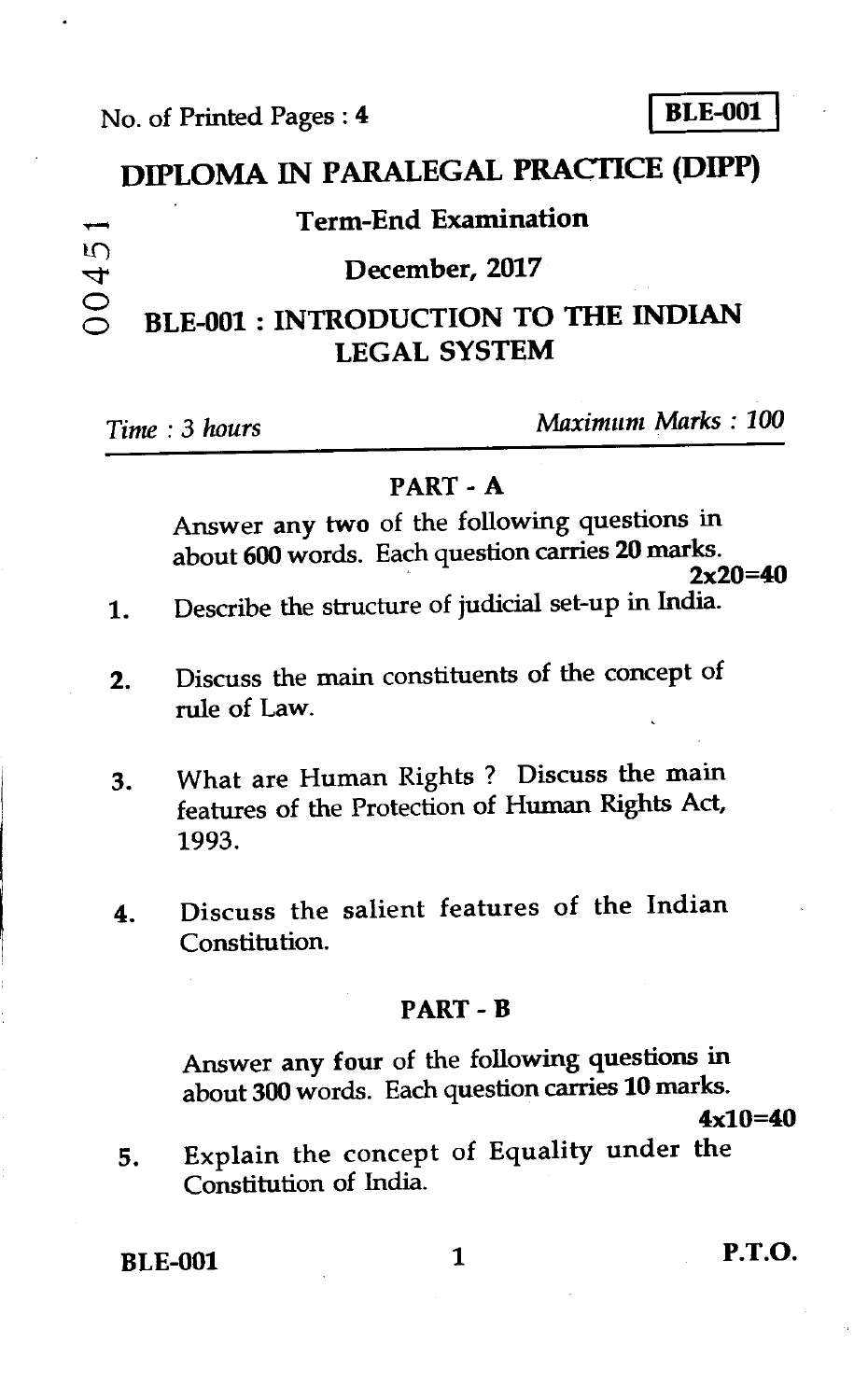- 6. What do you mean by the term 'Democracy' ? Differentiate between Direct and indirect democracy.
- 7. Explain the salient features of Right to Information Act, 2005.
- 8. Define the term 'Executive'. Distinguish between political and administrative executive.
- 9. Briefly explain the system of local self governance in India.
- 10. Discuss the role of paralegals in criminal justice system.

#### **PART - C**

Answer **any four** of the following questions in about **150** words. Each question carries **5** marks.

11. Administrative tribunals **4x5=20** 

- 12. Quo Warranto
- 13. Advisory jurisdiction of Supreme Court
- 14. Sexual Harassment
- 15. 'Audi Alteram Partem
- 16. Subordinate Courts

#### **BLE-001** 2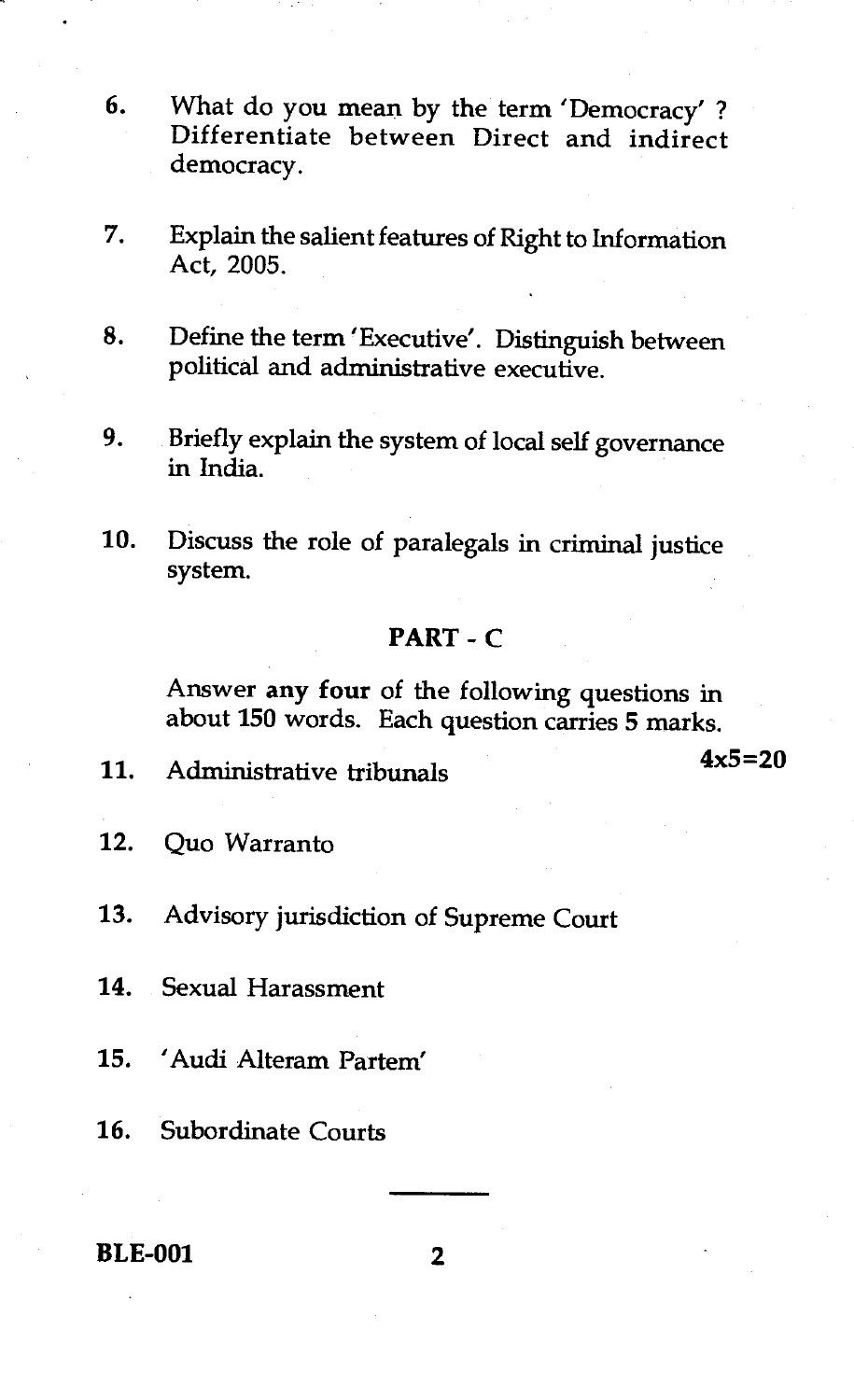# अर्धविधिक व्यवहार में डिप्लोमा (डी.आई.पी.पी.) सत्रांत परीक्षा

# दिसम्बर, 2017

## बी.एल.ई.-001 : भारतीय विधि व्यवस्था का परिचय

समय : 3 घण्टे

 $\mathbf{1}$ 

अधिकतम अंक : 100

#### भाग $-$ क

निम्नलिखित में से किन्हीं दो प्रश्नों का उत्तर (प्रत्येक का) लगभग 600 शब्दों में दीजिए। प्रत्येक प्रश्न के 20 अंक हैं।  $2x20=40$ ंभारतीय न्यायपालिका को संरचना का वर्णन कीजिए।

- विधि शासन के मुख्य घटकों की चर्चा कीजिए।  $2.$
- मानव अधिकार क्या हैं? मानव अधिकार संरक्षण अधिनियम,  $3.$ 1993 की मुख्य विशेषताओं की चर्चा कीजिए।
- भारतीय संविधान को मुख्य विशेषताओं की चर्चा कीजिए।  $\overline{4}$ .

#### भाग – ख

निम्नलिखित में से किन्हीं चार प्रश्नों के उत्तर (प्रत्येक का)

लगभग 300 शब्दों में दीजिए। प्रत्येक प्रश्न के 10 अंक हैं।  $4x10=40$ 

भारत के संविधान के अन्तर्गत समानता की संकल्पना का वर्णन 5. कोजिए।

**BLE-001** 

P.T.O.

3